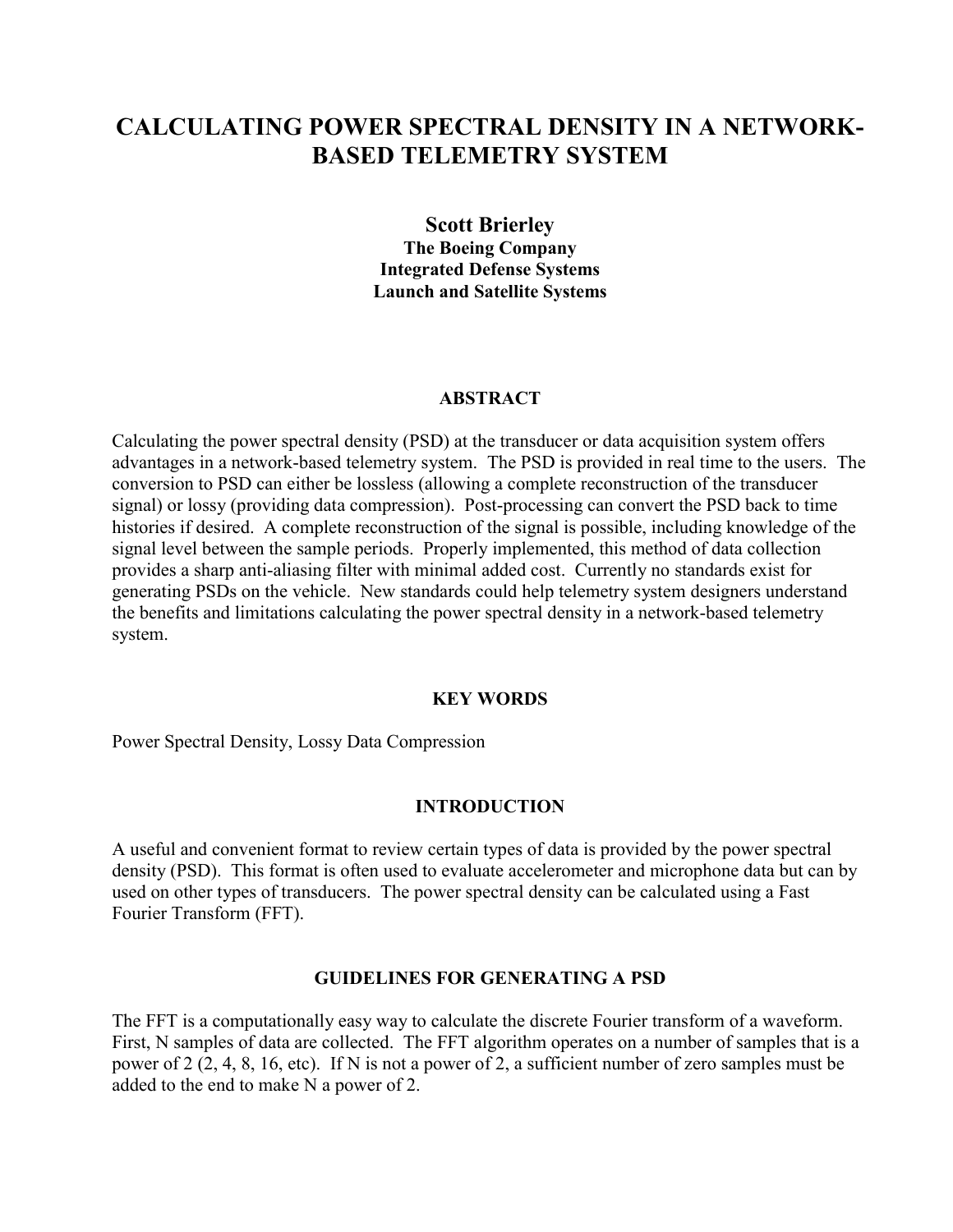The FFT algorithm output is a set of N real numbers and N imaginary numbers. In other words, putting N numbers through the FFT algorithm results in 2N numbers out. However, N-2 of these numbers corresponds to complex conjugates and can be eliminated. The DC term and the highest frequency term have no imaginary part, so the imaginary part of those two terms may also be eliminated. The net result is N numbers into the FFT algorithm result in N numbers out.

The magnitude and phase are calculated from the real and imaginary parts of the numbers as follows:

*Magnitude* = 
$$
\sqrt{(real part)^2 + (imaginary part)^2}
$$
  
*Phase* = tan<sup>-1</sup> $\left(\frac{imaginary part}{real part}\right)$ 

The FFT is equivalent to running the data through a bank of  $N/2$  bandpass filters. In addition, the N samples are averaged to produce the zero frequency (DC) term. Since the highest frequency is equal to the sample rate divided by 2, and there are N/2 bandpass filters, the spacing between each bandpass filter is the sample rate divided by N. Therefore, to increase the frequency resolution, N is increased.

## **USING A PSD AS AN ANTI-ALIAS FILTER**

Data must be sampled at greater than twice the highest frequency in the signal. Any frequency higher than twice the sample rate will appear as a lower frequency (an alias frequency) and contaminate the data. It is not possible to discriminate between these aliased frequencies and real data without a-priori knowledge of the signal, so these aliased frequencies contaminate the data.

An anti-alias filter is typically used to filter out any frequencies higher than twice the sample rate. Because realizable analog filters do not have an infinitely sharp rolloff, the data must be sampled at higher than twice the highest frequency of interest. Typically, the data are sampled at 2.5 to 5 (or more) times the highest frequency of interest. This represents a waste of bandwidth because the frequency content of the sampled data between the highest frequency of interest and ½ the sample rate is contaminated with aliased frequencies and is unusable.

An effective solution to this problem is to:

- (1) Filter the data with a simple analog anti-alias filter.
- (2) Sample the data at a sample rate much higher than the highest frequency of interest.
- (3) Run the sampled data through an FFT algorithm.
- (4) Eliminate any spectral components higher than the highest frequency of interest.

Filter specifications may be very loose, as long as the filter has sufficient rejection to filter out any alias frequencies between 0 Hz and the highest frequency of interest. This allows a low-cost filter to be used that has few poles poles and loose tolerances on the cutoff frequency. For example, suppose that data are required to be collected from DC to 2000 Hz, and that the data are sampled at 20,000 samples per second. Any frequency component higher than 18 kHz will alias down to 2000 Hz or lower, and must be filtered out.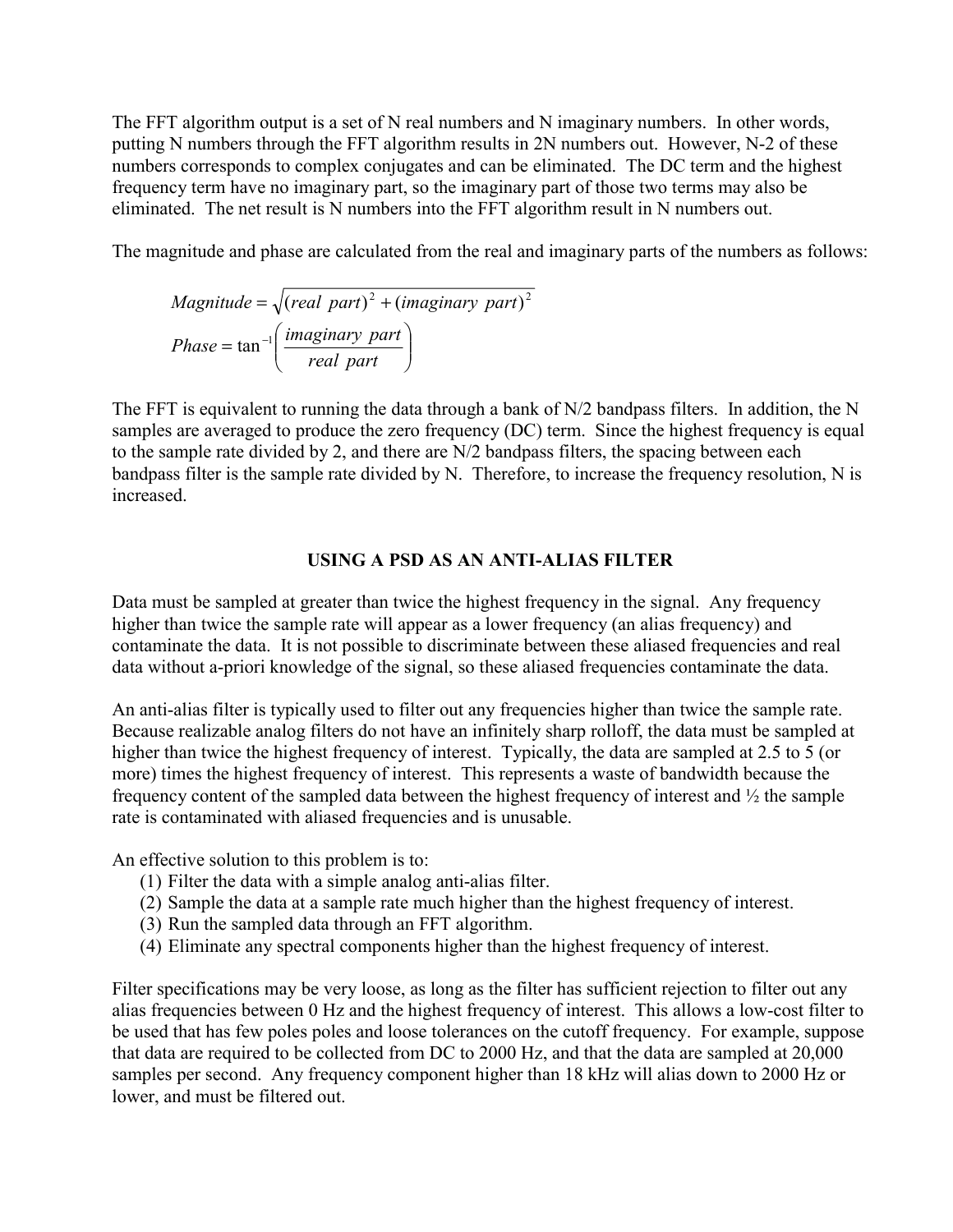By calculating the PSD, the bit rate is reduced by 40% to 80% compared to a system sampled at 2.5 to 5 times the highest frequency of interest, along with a potential cost reduction by using lower cost anti-alias filters.

### **RECONSTRUCTING TIME HISTORIES**

If the phase is retained, the time history can be reconstructed by calculating the inverse FFT as follows:

 $(t) = \sum (Magnitude_m) \cos(m\omega_c t + Phase_m)$ 1 0  $\sigma_0$ *i*  $\tau$  *i muse*<sub>*m*</sub> *N*  $V(t) = \sum_{m=0}^{N-1} (Magnitude_m) \cos(m\omega_o t + Phase)$ = ω Where is the phase of the  $m<sup>th</sup>$  spectral component is the magnitude of the  $m<sup>th</sup>$  spectral component  $\omega_{o} = 2\pi (Sample Rate) / N$ *m Phase m Magnitude N number of samples processed by the FFT* =

Note in the equations above that there is no restriction that time (t) must be a time that a sample was taken. In other words, sending PSDs instead of the sampled data facilitates a complete reconstruction of the original data, including recovery of the data between the sample points

### **DATA COMPRESSION**

Random vibration or acoustic data frequently have an approximately gaussian amplitude distribution. The high degree of randomness makes the usual data compression algorithms ineffective. Generating PSDs provides a method of data compression.

If a reconstruction of the time history of the data is not required, the phase information need not be retained. This provides an immediate reduction of the bit rate by one-half.

Knowing that a particular spectral component exceeds the maximum predicted PSD is more important than knowing that a spectral component is less than the maximum predicted. Therefore the data can be compressed as follows:

- (1) Run the FFT algorithm on the data.
- (2) Divide each spectral component by the maximum predicted level at that frequency.
- (3) Eliminate the spectral components that have the lowest levels relative to the predicted level.

If the network supports a variable data rate, only the spectral components that exceed a given percent of the maximum predicted level are sent down. Otherwise, a fixed number of spectral components are eliminated each time the PSD is calculated. Additional word(s) must be added to the data stream to show which spectral components were deleted.